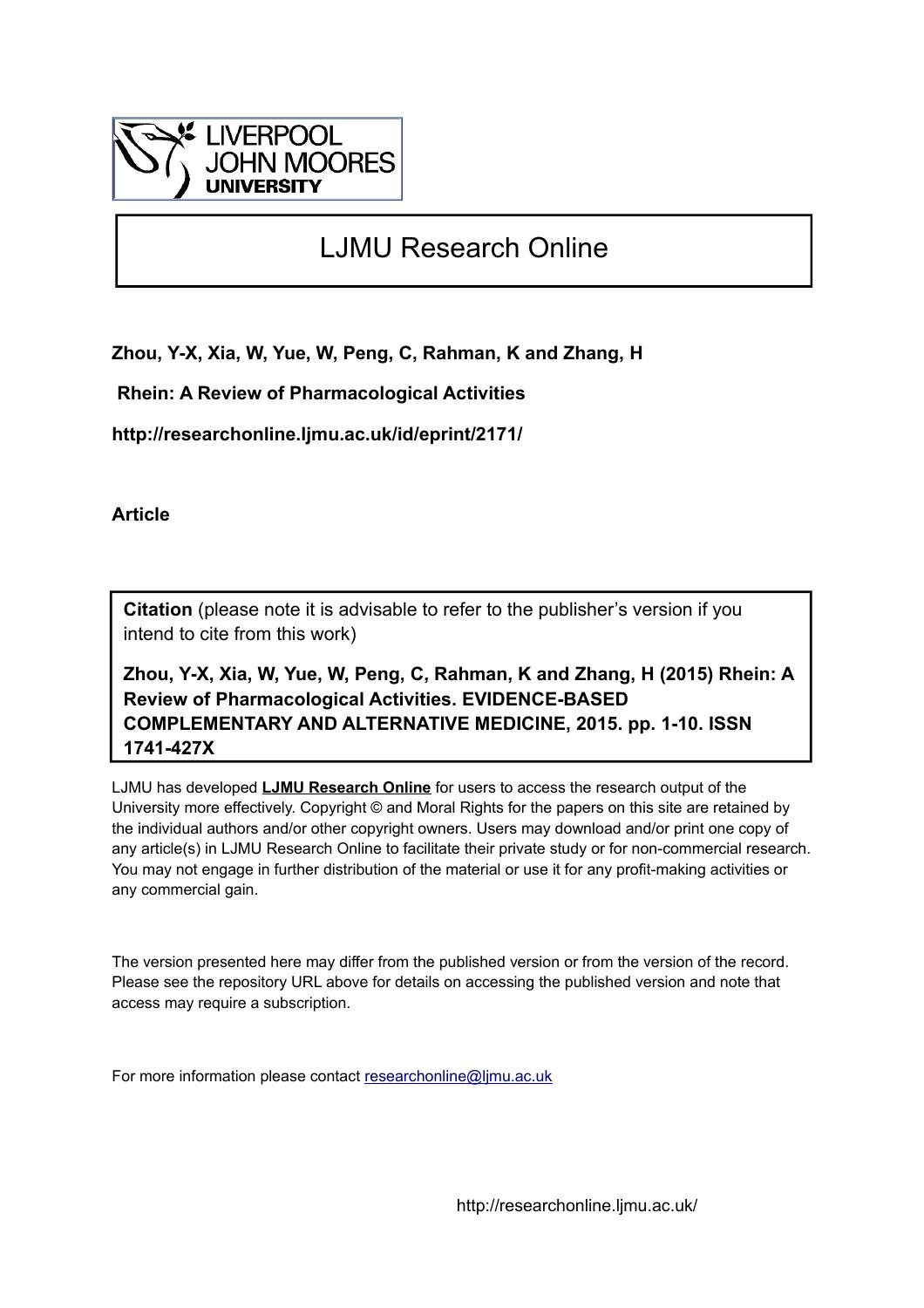# *Review Article* **Rhein: A Review of Pharmacological Activities**

# **Yan-Xi Zhou,1,2 Wei Xia,3 Wei Yue,1 Cheng Peng,<sup>2</sup> Khalid Rahman,4 and Hong Zhang1,5**

*1 Central Laboratory, Shanghai Seventh People's Hospital, Shanghai 200137, China*

*2 Key Laboratory of Standardization of Chinese Herbal Medicines of Ministry of Education, Pharmacy College,*

*Chengdu University of Traditional Chinese Medicine, Chengdu 610075, China*

*3 Department of Nuclear Medicine, Shanghai Seventh People's Hospital, Shanghai 200137, China*

*4 School of Pharmacy and Biomolecular Sciences, Faculty of Science, Liverpool John Moores University, Liverpool L3 3AF, UK 5 Department of Pharmaceutical Botany, School of Pharmacy, Second Military Medical University, Shanghai 200433, China*

Correspondence should be addressed to Cheng Peng; pccxycd@126.com and Hong Zhang; zhanghong@smmu.edu.cn

Received 7 March 2015; Revised 13 May 2015; Accepted 25 May 2015

Academic Editor: Antonella Fioravanti

Copyright © 2015 Yan-Xi Zhou et al. This is an open access article distributed under the Creative Commons Attribution License, which permits unrestricted use, distribution, and reproduction in any medium, provided the original work is properly cited.

Rhein (4, 5-dihydroxyanthraquinone-2-carboxylic acid) is a lipophilic anthraquinone extensively found in medicinal herbs, such as *Rheum palmatum* L., *Cassia tora* L., *Polygonum multiflorum* Thunb., and *Aloe barbadensis* Miller, which have been used medicinally in China for more than 1,000 years. Its biological activities related to human health are being explored actively. Emerging evidence suggests that rhein has many pharmacological effects, including hepatoprotective, nephroprotective, anti-inflammatory, antioxidant, anticancer, and antimicrobial activities. The present review provides a comprehensive summary and analysis of the pharmacological properties of rhein, supporting the potential uses of rhein as a medicinal agent.

### **1. Introduction**

Rhein (4,5-dihydroxyanthraquinone-2-carboxylic acid, Figure 1) is a lipophilic anthraquinone extensively found in medicinal herbs *Rheum palmatum* L., *Cassia tora* L., *Polygonum multiflorum* Thunb. and *Aloe barbadensis* Miller, and so on, which have been used medicinally in China for more than 1,000 years. Diarrhea, the most common side effect, is well tolerated in humans. Rhein exhibits linear pharmacokinetics between 50 and 200 mg [1] and has many pharmacological effects, including hepatoprotective, nephroprotective, antiinflammatory, antioxidant, anticancer, and antimicrobial activities (summarized in Table 1). These pharmacological effects lay the foundation for the treatment of hepatic disease [2], osteoarthritis [3], diabetes [4], atherosclerosis [5], and various cancers, such as nasopharyngeal carcinoma [6], tongue cancer [7], hepatocellular carcinoma [8], and lung cancer [9]. The aim of the present review was to give a comprehensive summary and analysis of the pharmacological properties of rhein, supporting the potential uses of rhein as a medicinal agent.

#### **2. Pharmacology**

*2.1. Hepatoprotective Activity.* Rhein has been shown to modulate cytochrome P450 (CYP) enzymes in rat liver microsomes. For example, rhein significantly inhibited CYP2E1; inhibition constant  $(Ki) = 10 \mu m$  (mixed); CYP2C9 and CYP3A were also inhibited evidently;  $Ki = 38 \mu m$  (mixed) and  $Ki = 30 \mu m$  (mixed), respectively; but rhein revealed only mild inhibitory effects on CYP1A2 ( $Ki = 62 \mu m$ , uncompetitive) and CYP2D6 ( $Ki = 74 \mu m$ , mixed) [10].

In hepatitis B virus-transgenic mice with nonalcoholic steatohepatitis induced by a high-fat (HF) diet, rhein was found to attenuate the serum levels of total cholesterol, triglyceride, and fasting plasma glucose, ameliorating glucose and lipid metabolism [11]. Oral administration of rhein significantly accelerated energy expenditure and decreased the levels of cholesterol and liver triglyceride. It lowered body weight, the expression of the lipogenic enzyme sterol regulatory element-binding protein-1c (SREBP-1c) and its target genes in liver, and the transcriptional activity of SREBP-1c through its upstream regulator, liver X receptor (LXR). Rhein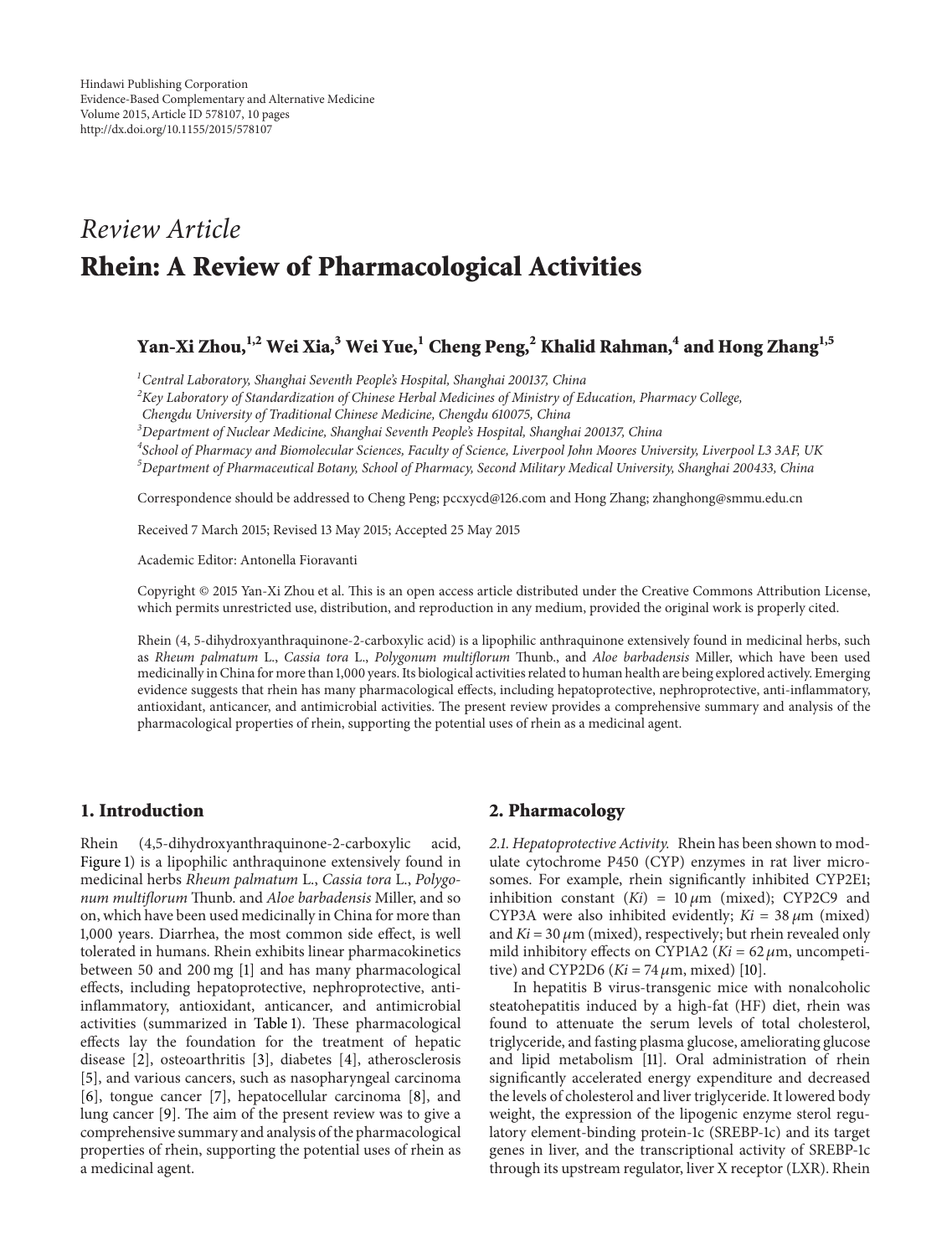

Figure 1: Chemical structure of rhein.

also improved insulin resistance and hepatic steatosis and normalized alanine aminotransferase (ALT) levels in HF dietinduced obese mice. Moreover, rhein regulated the T helpers Th1/Th2 responses by inhibition of T-box expressed in Tcells (T-bet) expression and enhancement of GATA-binding protein-3 expression through increased signal transducer and activator of transcription 6 phosphorylation [12].

Fibrosis, characterized by extracellular matrix accumulation and disruption of normal tissue structure, is a common cause of chronic failure of many organs [13]. The recent evidence supports rhein as an antifibrotic agent in hepatic disorders. In carbon tetrachloride/ethanol-induced liver fibrosis rats, rhein downregulated the levels of serum ALT, hyalauronic acid, procollagen type III, and liver malondialdehyde (MDA), upregulated the liver superoxide dismutase (SOD) level, and inhibited the expression of transforming growth factor beta 1 (TGF- $\beta$ 1) and alpha-smooth muscle actin ( $\alpha$ -SMA), the collagen staining positive area and the grade of fibrosis in the liver [2]. Furthermore, rhein markedly improved histological changes of fibrosis and attenuated the expression of  $\alpha$ -SMA and TGF- $\beta$ 1 in the liver, suggesting its protective effect from hepatocyte injury and hepatic fibrosis [14].

*2.2. Nephroprotective Activity.* Several researches have demonstrated the nephroprotective property of rhein both *in vivo* and *in vitro*. In Sprague-Dawley rats with immune globulin anephropathy (IgAN), rhein enhanced the expression of intestinal epithelial tight junction proteins zona occludens protein-1 and occludin, repaired damaged tight junctions, and protected the intestinal barrier [15]. Oral administration of rhein (150 mg/kg/d) evidently ameliorated renal interstitial fibrotic lesions and attenuated the expression of  $\alpha$ -SMA and deposition of fibronectin (FN) in mice with renal interstitial fibrosis induced by unilateral ureteral obstruction. Rhein also suppressed TGF- $\beta$ 1 and its type I receptor expression in obstructed kidneys. *In vitro*, rhein abolished the  $\alpha$ -SMA and FN expression in rat kidney interstitial fibroblasts cells (NRK-49F) induced by TGF- $\beta$ 1, suggesting that rhein is a potent inhibitor of renal interstitial fibrosis [16].

Rhein markedly ameliorated the glomerular hypertrophy, mesangial expansion, excessive extracellular matrix, and renal capsule dilation in IgAN rats. Additionally, rhein administration evidently decreased IgA deposition in glomerulus, the volume of urinary red blood cells, 24-h urinary protein excretion, and the expression of upregulated FN and  $\alpha$ -SMA in renal tissue [17]. In chronic allograft nephropathy rat models, rhein improved renal function through reductions of renal fibrosis and interstitial inflammation and increases of bone morphogenetic protein 7 and hepatic growth factor levels. Furthermore, both FN and collagen IV were reduced in the extracellular matrix [18].

Rhein was capable of protecting against renal injury progression and ameliorating pathological changes by regulation of the activities of nuclear factor-kappa B (NF- $\kappa$ B) and caspase-3 in the early phase of glomerulosclerosis induced by both unilateral nephrectomy and injection with adriamycin into caudal vein in rats. One of the possible molecular mechanisms by which rhein alleviated renal tissue cell apoptosis in glomerulosclerosis is that caspase-3 expression in kidney is downregulated [19]. Furthermore, rhein inhibited the hypertrophy of renal proximal tubular epithelial cells induced by high glucose (30 mM) and angiotensin II ( $10^{-7}$  M) in rats through significantly decreasing increased cell size, <sup>3</sup>H-leucine incorporation, and cellular protein content [20].

*2.3. Chondroprotective Activity.* There has been a large amount of research on the effects of rhein on osteoarthritis (OA) chondrocytes and tissue separated from human or other animals. Interleukin-1 $\beta$  (IL-1 $\beta$ ) plays a fundamental role in OA pathophysiology and cartilage destruction [3]. Several cells in articular joint tissue produce IL-1 $\beta$ , such as macrophages, synovial cells, and chondrocytes. This cytokine contributes to degeneration of articular cartilage by stimulating the cells to produce proteolytic enzymes and by decreasing the anabolism of the chondrocytes [3]. Rhein (10<sup>-5</sup> M) enhanced by 46.5% of aggrecan and 50% of prostaglandin  $E_2$ , while it reduced by 17-30% of interleukin-6 (IL-6), matrix metalloproteinase (MMP)-3, nitric oxide (NO), and macrophage inflammatory protein-1 $\beta$  in human osteoarthritic chondrocytes incubated with  $10^{-10}$  M IL-1 $\beta$ [21]. Rhein markedly decreased IL-1 converting enzyme protein production [3] and partially increased tissue inhibitor of metalloproteinase-1 (TIMP-1) synthesis and NO production of IL-1 $\beta$  [22, 23]. Moreover, rhein slightly decreased monocyte chemotactic protein-1 (MCP-1) production, while it increased the levels of IL-1 receptor antagonist (IL-1RA), cytokine receptors IL-6R, soluble tumor necrosis factor (sTNF) R I and R II, and some chemokines or intercellular adhesion molecule (ICAM)-1 in IL-1 (1 ng/mL) stimulated chondrocytes from osteoarthritic patients [24]. Rhein (5–20 mg/mL) inhibited  $1,25(OH)_{2}D_{3}$ -induced osteocalcin release, urokinase plasminogen activator (u-PA) production, and plasminogen activator inhibitor (PAI)-1 levels but increased the levels of insulin-like growth factor-1, prostaglandin  $E_2$  and cyclooxygenase-2 in human OA primary subchondral osteoblasts [25].

IL-1 plays an important role in the OA pathogenesis. Rhein (10<sup>-7</sup>–10<sup>-5</sup> M) notably blocked IL-1 $\beta$  production and NO release stimulated by lipopolysaccharide  $(1 \mu g/mL)$  in human OA cartilage and synovial tissue cultures. Rhein also reversed the inhibitory effect of lipopolysaccharide (LPS) on cartilage <sup>35</sup>S uptake and increased IL-1RA content in cartilage culture media [26]. Rhein also effectively inhibited the synthesis of IL-1 $\beta$  in human OA synovium, as well as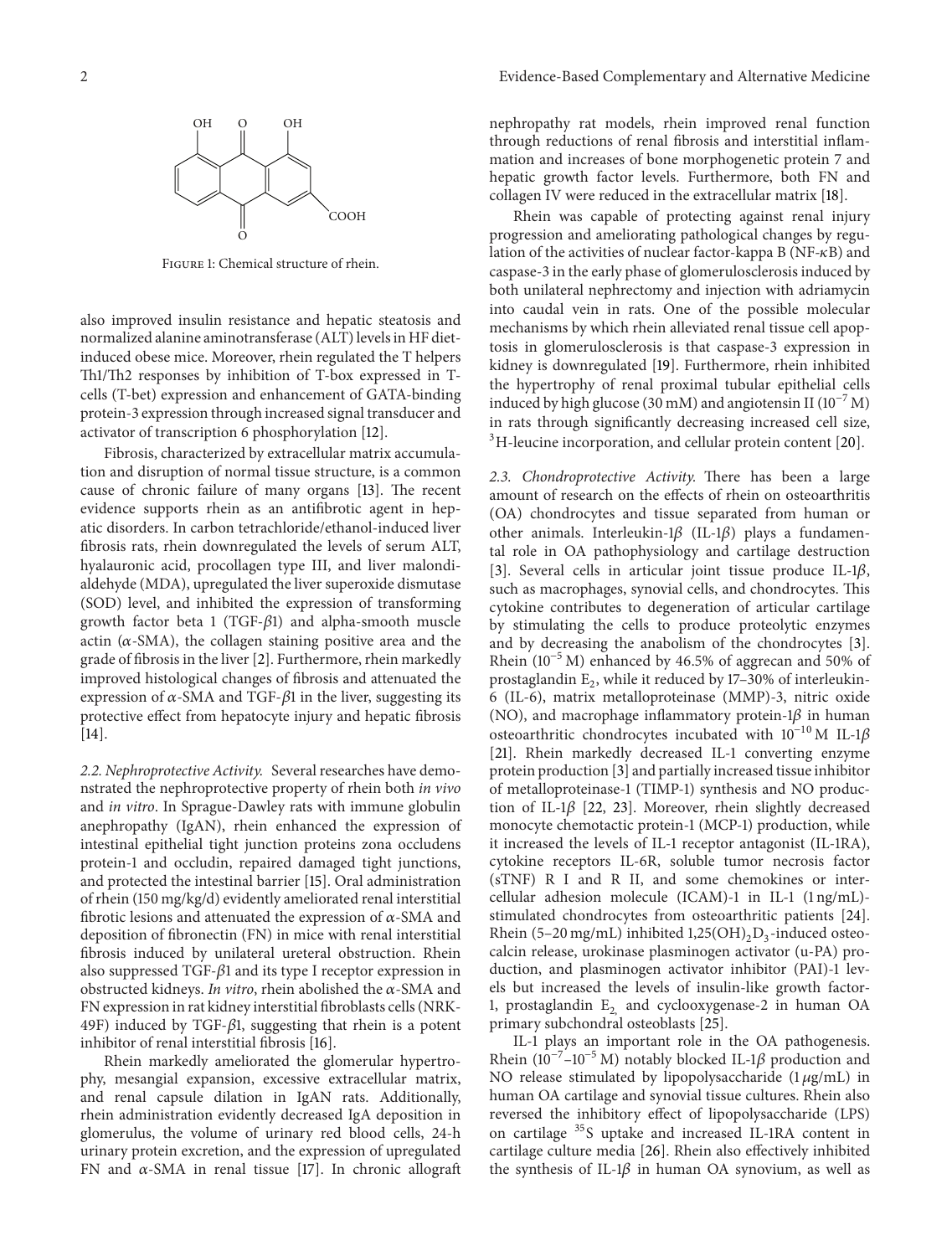| TABLE 1: Summary of the <i>in vitro</i> and <i>in vivo</i> evidence for the biological activities of rhein. |  |  |  |  |  |
|-------------------------------------------------------------------------------------------------------------|--|--|--|--|--|
|-------------------------------------------------------------------------------------------------------------|--|--|--|--|--|

| Pharmacological<br>effect                                 | <i>In vitro</i> evidence                                                                                                                                                                                                                                                                                                                                                                                                                                                                                                                                                                                                                                                                                                                                                                                                                 | In vivo evidence                                                                                                                                                                                                                                                                                                                                                                                                         |
|-----------------------------------------------------------|------------------------------------------------------------------------------------------------------------------------------------------------------------------------------------------------------------------------------------------------------------------------------------------------------------------------------------------------------------------------------------------------------------------------------------------------------------------------------------------------------------------------------------------------------------------------------------------------------------------------------------------------------------------------------------------------------------------------------------------------------------------------------------------------------------------------------------------|--------------------------------------------------------------------------------------------------------------------------------------------------------------------------------------------------------------------------------------------------------------------------------------------------------------------------------------------------------------------------------------------------------------------------|
| Hepatoprotective<br>activity [2, 7, 10-12]                |                                                                                                                                                                                                                                                                                                                                                                                                                                                                                                                                                                                                                                                                                                                                                                                                                                          | It modulates cytochrome P450 enzymes, protects<br>hepatocyte from injury and prevents the progress of<br>hepatic fibrosis in rats, alleviates glucose and lipid<br>metabolism, increases energy expenditure, and<br>restrains proinflammatory cytokine expression in mice.                                                                                                                                               |
| Nephroprotective<br>activity [15-20]                      | It abolishes the $\alpha$ -smooth muscle actin ( $\alpha$ -SMA) and<br>fibronectin expression of NRK-49F cells.                                                                                                                                                                                                                                                                                                                                                                                                                                                                                                                                                                                                                                                                                                                          | It alleviates renal fibrosis in mice. It reduces intestinal<br>permeability and protects the intestinal mucosa in<br>immune globulin A nephropathy (IgAN), halts the<br>progression of IgAN, prevents the development of<br>glomerulosclerosis, improves renal function, reduces<br>renal fibrosis and interstitial inflammation, and inhibits<br>the hypertrophy of renal proximal tubular epithelial<br>cells in rats. |
| Chondroprotective<br>activity<br>$[3, 21, 25, 26, 28-35]$ | It inhibits cytokines (IL-1 $\beta$ , LPS, TNF- $\alpha$ , and<br>$rhIL-I\alpha$ )-induced effects in human osteoarthritic (OA)<br>chondrocytes, human chondrosarcoma cell line<br>HEM-C55, human OA cartilage and synovial tissue<br>cultures, human umbilical vein endothelial cells<br>(HUVECs), and bovine and rabbit articular<br>chondrocytes. In particular, it stimulates aggrecan<br>production, promotes matrix formation, decreases the<br>production of certain proinflammatory mediators<br>(IL-1 $\beta$ , IL-6, IL-8, and prostaglandin E <sub>2</sub> ), corrects the<br>matrix metalloproteinases/metalloproteinases<br>imbalance, decreases IL-1 converting enzyme protein<br>production, inhibits proliferation of synoviocytes and<br>chondrocytes, and suppresses cathepsin B activity and<br>proteoglycan release. |                                                                                                                                                                                                                                                                                                                                                                                                                          |
| Anti-inflammatory<br>activity [36, 37]                    | It reduces the transcription and expression of<br>endothelial cell adhesion molecules.                                                                                                                                                                                                                                                                                                                                                                                                                                                                                                                                                                                                                                                                                                                                                   | It inhibits nicotinamide adenine dinucleotide<br>phosphate oxidase (p22phox gp91phox) and cytokines<br>(matrix metalloproteinase-2, activating transcript factor<br>6, and p66Shc).                                                                                                                                                                                                                                      |
| Antioxidant activity<br>$[38-41]$                         | Antioxidant properties in human peripheral<br>neutrophils, HUVECs, and beef heart<br>submitochondrial particles.                                                                                                                                                                                                                                                                                                                                                                                                                                                                                                                                                                                                                                                                                                                         | It prevents the drug-induced oxidative damage in rats.                                                                                                                                                                                                                                                                                                                                                                   |
| Anticancer activity<br>$[6-9, 42-52]$                     | Anticarcinogenic effects in mouse epidermal cell JB6<br>line, human colon adenocarcinoma cells (Caco-2),<br>human nasopharyngeal carcinoma (NPC) cells,<br>HUVECs, and tongue cancer SCC-4 cells induce<br>apoptosis in human hepatocellular carcinoma<br>BEL-7402 cells, human cervical cancer Ca Ski cells,<br>human promyelocytic leukemia cells (HL-60), human<br>NPC cells, human tongue cancer cell line (SCC-4),<br>human hepatoblastomaG2 (HepG2) cells, KB cells, and<br>A-549 human lung cancer cells.                                                                                                                                                                                                                                                                                                                         |                                                                                                                                                                                                                                                                                                                                                                                                                          |
| Antidiabetic activity<br>$[4, 53 - 62]$                   | It inhibits transforming growth factor $\beta_1$ and/or<br>glucose transporter 1 overexpression in human and rat<br>mesangial cells, inhibits glucose uptake in Ehrlich<br>ascites tumor cells and human glomerular mesangial<br>cells, and enhances glucose tolerance in 3T3-L1<br>adipocytes.                                                                                                                                                                                                                                                                                                                                                                                                                                                                                                                                          | It decreases glucose concentrations, increases insulin<br>secretion, and/or improves glucose tolerance in db/db<br>mice.                                                                                                                                                                                                                                                                                                 |
| Antimicrobial<br>activity $[63, 64]$                      | Antimicrobial effects against bacterium Helicobacter<br>pylori and staphylococcus aureus (S. aureus).                                                                                                                                                                                                                                                                                                                                                                                                                                                                                                                                                                                                                                                                                                                                    |                                                                                                                                                                                                                                                                                                                                                                                                                          |
| Purgative activity<br>[49, 65, 66]                        | It induces ion secretion in human CaCo-2 monolayer<br>cells and stimulates electrogenic chloride secretion in<br>guinea pig colon.                                                                                                                                                                                                                                                                                                                                                                                                                                                                                                                                                                                                                                                                                                       | It increases $\text{Na}^+$ and H <sub>2</sub> O flow in rat colon <i>in-situ</i> .                                                                                                                                                                                                                                                                                                                                       |
| Lipid-lowering<br>activity [67, 68]                       | It regulates cholesterol homeostasis and lipid and<br>energy metabolism in 3T3-L1 and HepG2 cells.                                                                                                                                                                                                                                                                                                                                                                                                                                                                                                                                                                                                                                                                                                                                       | It protects against obesity in mice.                                                                                                                                                                                                                                                                                                                                                                                     |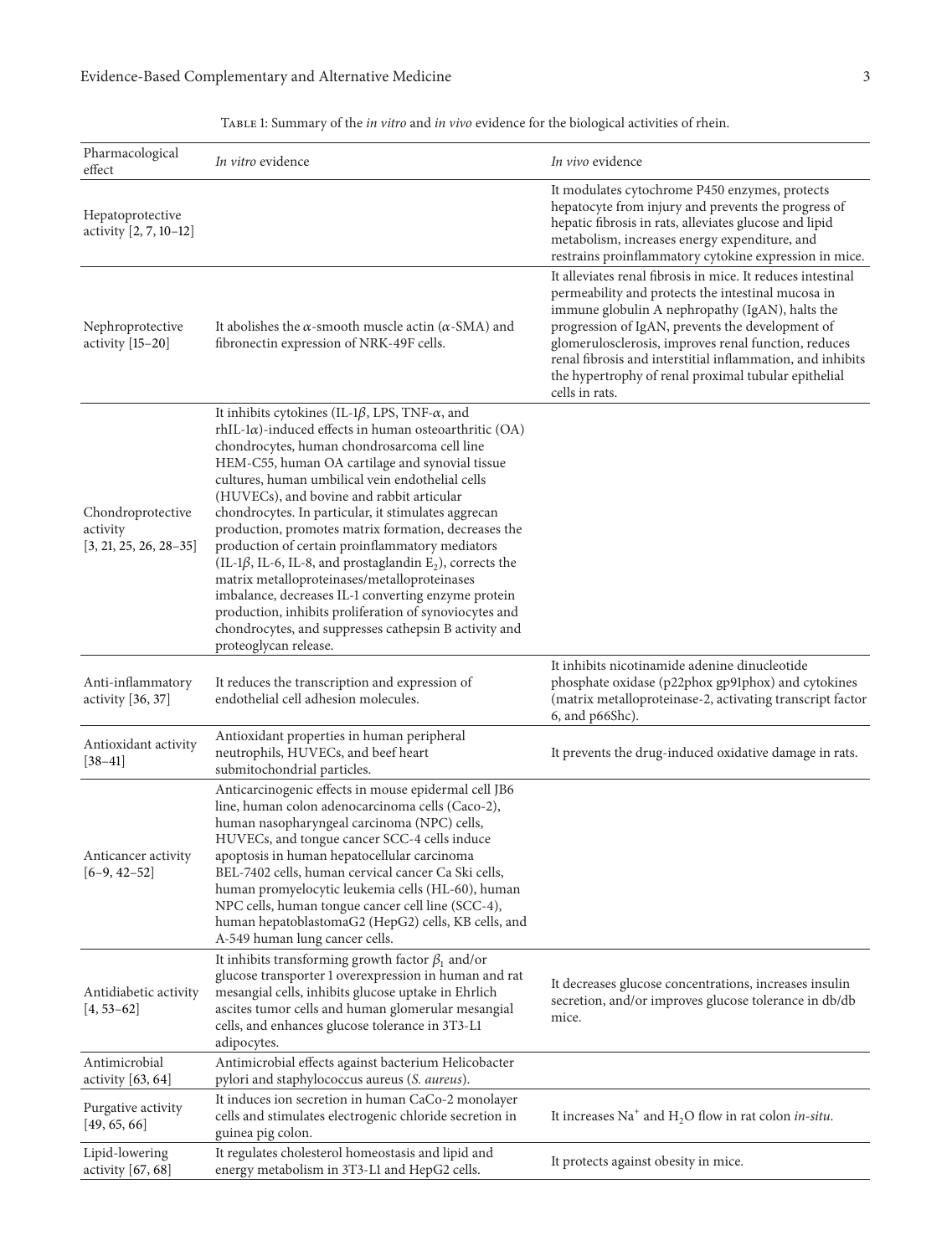the action of this cytokine on the cartilage, by reducing the content of chondrocyte IL-1 receptors [27].

Rhein (10<sup>-5</sup> M) had a weak action on  $\alpha$ 4/ $\beta$ 1 or  $\alpha$ 5/ $\beta$ 1 receptors in TNF- $\alpha$  or recombinant human IL-1 $\alpha$ - (rhIL- $1\alpha$ -) stimulated chondrocytes (human chondrosarcoma cell line HEM-C55) [28]. Rhein was found to downregulate the proliferation rate of both synoviocytes and chondrocytes, decrease caspase-3/7 activities, and increase the expression of p21 and/or p27, but not cyclin D1 [29].

After bovine articular chondrocytes were cultured in low oxygen tension with rhein (10−5 M) for 24 h, IL- $1\beta$  (10 ng/mL)-activated mitogen activated protein kinase  $(MAPK)$  pathway, DNA binding of NF- $\kappa$ B, and activator protein-1 (AP-1) were inhibited significantly. NF- $\kappa$ B and AP-1 are two key factors related to the expression of several proinflammatory genes in chondrocytes. Furthermore, rhein could prevent the procatabolic action of the cytokine by inhibition of the collagenase synthesis and increase the synthesis of matrix components, such as type II collagen and aggrecan, which might be the mechanism of its diseasemodifying effect in OA [30]. Rhein (10−4 M) evidently prevented increases of MMPs and aggrecanase-1, NF- $\kappa$ B, and AP-1 DNA binding, phosphorylation of extracellular signal-regulated protein kinase (ERK), and c-Jun NH2 terminal kinase in bovine chondrocytes stimulated by IL-1 $\beta$ (10 ng/mL) *in vitro* [31]. Rhein dose-dependently inhibited IL-1 $\beta$ -induced degradation of the inhibitor  $\kappa$ B- $\alpha$  protein, translocation of the protein p65 (a member of the NF- $\kappa$ B family) to the nucleus, and NF- $\kappa$ B binding to a specific (gamma-(32)P)-labelled oligonucleotide probe. Rhein also inhibited inducible NO synthase mRNA and protein synthesis and NO production in a dose-dependent manner [32]. In cultured rabbit articular chondrocytes, rhein  $(0.1-30 \,\mu M)$  dosedependently suppressed the rhIL- $1\alpha$ -induced proteoglycan degradation, MMPs activity, and the expression of proMMPs-1, -3, -9, and -13, while it increased the production of TIMP-1 [33, 34]. Rhein at 20  $\mu$ M inhibited the activity of cathepsin B from human liver. In cultured rabbit cartilage challenged with IL-1 $\beta$ , rhein at 100  $\mu$ M suppressed cathepsin B activity and proteoglycan release. After treatment with oral diacerein, the prodrug of rhein, at the dose of 25 mg/day for 3 months, the progression of OA lesions and osteophyte formation were restrained in the experimental OA rabbit model [35].

*2.4. Anti-Inflammatory Activity.* Reducing the expression of endothelial cell adhesion molecules (ECAMs) is known to decrease inflammation-induced vascular complications. The transcription and expression of ECAMs, including ICAM-1, vascular cell adhesion molecule-1 (VCAM-1), and E-SELECTIN, could be reduced by the rhein treatment (10 and  $20 \mu$ M) in human umbilical vein endothelial cells (HUVECs). In the presence of LPS stimulation, the transcription and expression of VCAM-1 were also inhibited by treatment with rhein (10 and 20  $\mu$ M) [36].

Adjuvant injection elicited the inflammatory edema in rat paw, accompanied by activation of nicotinamide adenine dinucleotide phosphate (NADPH) oxidase (p22phox gp91phox), transcript factor 6 (ATF6) and p66Shc, elevation

of cytokines including MMP-2, and an increase of the p-Akt/Akt ration, which were notably reversed by rhein [37]. Rhein  $(20 \mu M)$  almost completely inhibited intersegmental blood vessels formation at both 48 and 72 h after fertilization (hpf) and completely prevented subintestinal vessel plexus formation at 72 hpf in wild type zebra fish embryos. Rhein affected multiple molecular targets related to angiogenesis, particularly *angpt2* and *tie2*, and also blocked endothelial cell migration [69].

*2.5. Antioxidant Activity.* The superabundant production of reactive oxygen species (ROS) is involved in many pathophysiological processes such as aging, atherosclerosis, cancer, neurodegenerative disorders, chronic inflammation, and degenerative rheumatic disease. Rhein was observed to inhibit the ROS production in human peripheral neutrophils activated by N-formyl-methionyl-leucylphenylalanine or phorbol-12-myristate-13-acetate *in vitro* [38]. Besides, many other mechanisms of the antioxidant effect of rhein have been revealed. Pretreatment with different rhein concentrations (2, 4, 8, and 16  $\mu$ M) significantly downregulated the mRNA expression of Bid, caspase-3, -8, and -9 and the content of MDA and lactate dehydrogenase, while it increased NO content and activities of NO synthase, SOD, and glutathione peroxidase (GSH-PX) in hydrogen peroxide- (H<sub>2</sub>O<sub>2−</sub>) insulted HUVECs, reversing  $H_2O_2$ -induced cell apoptosis [39]. Rhein dramatically decreased acetaminophen-induced serum glutamatepyruvate transaminase, glutamate-oxaloacetic transaminase, creatinine and urea nitrogen levels in the liver, ROS production, NO and MDA levels, and GSH concentration in the liver and kidney of rats. Rhein also significantly ameliorated the histopathological damage of the liver and kidney [40]. Rhein eliminated the biphasicity of ubiquinone oxidoreductase- (NADH-) induced reaction and caused a substantial stimulation of NADH-induced lipid peroxidation in beef heart submitochondrial particles. Furthermore, rhein facilitated both NADH- and NADPH-induced lipid peroxidation [41].

*2.6. Anticancer Activity.* Anticarcinogenic effects of rhein on proliferation and metastasis in cells have been investigated *in vitro*. Rhein inhibited hypertrophic scar fibroblasts proliferation in a dose-dependent manner [70]. Rhein also dose-dependently inhibited 12-O-tetradecanoylphorbol-13-acetate- (TPA-) induced cell transformation and AP-1 activation, prevented the phosphorylation of c-Jun protein and c-Jun NH2-terminal kinase (JNK), did not restrain the phosphorylation of ERK and p38 kinase in mouse epidermal cell JB6 line [42]. Rhein (0.1 and 1 mg/mL) evidently suppressed cell proliferation and mitogen-activated protein (MAP) kinase activation in human colon adenocarcinoma cells (Caco-2) but significantly lessened  $H_2O_2$ -induced DNA damage and the elevated MDA and ROS levels induced by  $H_2O_2/Fe^{2+}$  at the concentrations of 0.1–10 mg/mL [43].

Cancer invasion is believed to be dependent on extracellular matrix remodeling elicited by tumor cells. Rhein inhibited invasion and migration in human nasopharyngeal carcinoma (NPC) cells through downregulation of the expression of MMP-9, vascular endothelial growth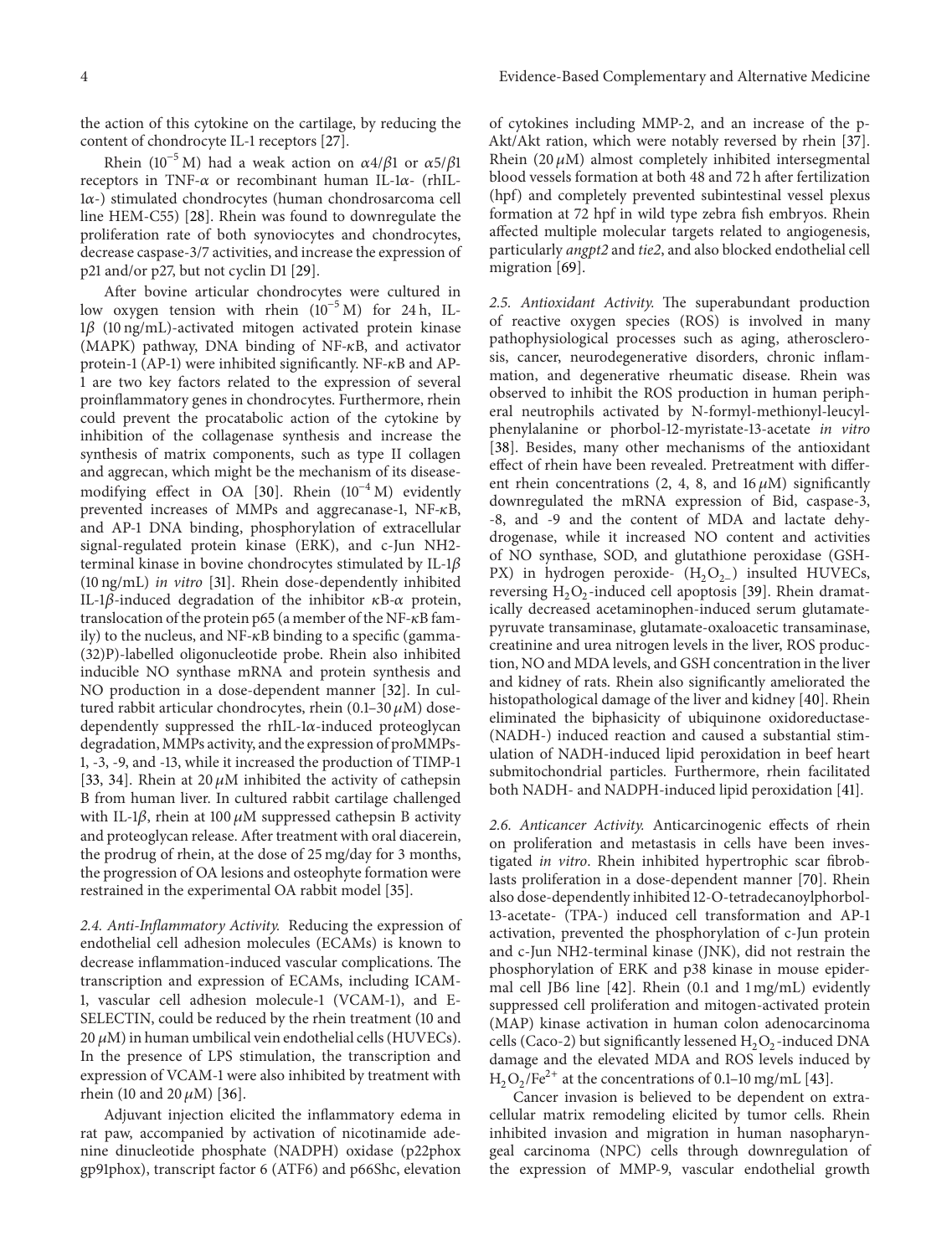factor (VEGF), growth factor receptor bound protein 2, son of sevenless-1 and Ras, inhibition of the phosphorylation of ERK, p38 MAPK, and activation of transcription factor NF- $\kappa$ B [6]. Rhein prevented HUVEC tube formation, proliferation, and migration stimulated by vascular endothelial growth factor (VEGF $_{165}$ ) under normoxic and hypoxic conditions. Moreover, rhein inhibited the activation of phosphatidylinositol 3-kinase (PI3K), phosphorylated-AKT (p-AKT), and phosphorylated ERK, suppressing *in vitro* angiogenesis. Rhein restrained cell cycle and viability of hormone-dependent breast cancer cells (MCF-7) and hormone-independent breast cancer cells (MDA-MB-435s) under normoxic or hypoxic conditions. In addition, rhein decreased the expression of hypoxia-inducible factor (HIF)-  $1\alpha$ , VEGF<sub>165</sub>, epidermal growth factor (EGF), the phosphorylation of  $NF-\kappa B$  inhibitor, and the activity of heat shock protein 90 $\alpha$  (Hsp90 $\alpha$ ) under normoxic or hypoxic conditions [44].

Rhein prevented the mRNA expression of MMP-9, which plays an important role and is the most associated with tumor invasion and metastasis in various human cancers, decreased the levels of MMP-2 and urokinase u-PA, and inhibited the migration and invasion in human tongue cancer SCC-4 cells [7]. A further study demonstrated that rhein dose-dependently induced DNA damage in SCC-4 cells, followed by the inhibition of the mRNA expression of DNA repair-associated O (6)-methylguanine-DNA methyltransferase (MGMT) [45].The mitosis was inhibited in*Allium cepa* root tips incubated with rhein in a dose-dependent manner [71].

Apoptosis, a physiological process for eliminating malignant cells including cancer cells, does not result in the damage to normal cells or surrounding tissues. Rhein-induced apoptosis has been reported in various human cancer cells. Incubation of human hepatocellular carcinoma BEL-7402 cells with rhein at  $50-200 \mu M$  for 48 hours caused an increasing apoptosis, the features of which included cellular morphological change and chromatin condensation. Additionally, rhein induced cell cycle S-phase arrest, decreased c-Myc gene expression, and increased caspase-3 gene expression [8]. Rhein induced the abrogation of mitochondrial membrane potential and cleavage of Bid protein in human cervical cancer Ca Ski cells. Rhein decreased the level of Bcl-2 while increased the levels of Fas, p53, p21, Bax, and cytoplasmic  $Ca<sup>2+</sup>$  and the activities of both caspase-8 and -9, promoted caspase-3 activation, and resulted in DNA fragmentation [46].

Rhein induced apoptosis in human promyelocytic leukemia cells (HL-60) through facilitating the loss of mitochondrial membrane potential, cytochrome c release from mitochondrion to cytosol, and cleavage of Bid protein. Rhein also increased the generation of ROS and the phosphorylation of c-Jun N-terminal kinase and p38 kinase [47]. Rhein elevated nuclear condensation and DNA fragmentation, resulting in apoptosis of human NPC cells. Furthermore, rhein increased the activation of caspase-3, -8, -9, and -12 as well as the levels of glucose-regulated protein 78 (GRP 78), PKR-like ER kinase, ATF6, and CCAAT, induced the rapid accumulation

Incubation of human CaCo-2 monolayer cells with 50  $\mu$ M rhein induced nitrate production and a time-dependent polymorphonuclear leukocytes chemotaxis. Overnight rhein incubation produced an increasing number of apoptotic cells in the culture supernatant [49]. The treatment with  $30 \mu$ M rhein for 24 h showed the most efficient apoptosis induction in SCC-4 cells. Rhein inhibited p53, cyclin A and E, resulting in S-phase arrest of the cells. The ratio of Bax/Bcl-2 was changed by rhein through inhibition of Bcl-2 level. Rhein increased ROS production and  $Ca<sup>2+</sup>$  release, decreased the mitochondrial membrane potential level, and activated caspase-3, -8, and -9 [50]. Rhein significantly increased the protein expression of p53 and p21/WAF1 and the levels of CD95 and its two forms of ligands, membrane-bound CD95 ligand and soluble CD95 ligand, in human hepatoblastomaG2 (HepG2) cells, which not only inhibited HepG2 cell growth but also induced cell apoptosis [51]. The  $IC_{50}$  values of rhein for KB, hepatoma BEL-7402, and mammary carcinoma MCF-7 cells were 11.5, 14.0, and 18.4 mg/mL, respectively. In KB cells treated with rhein for 96 h, the increase of 71% was observed in apoptotic cells [52]. The apoptosis was observed when A-549 human lung cancer cells were incubated with rhein at 50  $\mu$ M for 12 h and up to 72 h. Rhein induced G<sub>0</sub>/G<sub>1</sub> arrest through inhibition of cyclin D3, Cdk4, and Cdk6. Rhein promoted ROS and  $Ca^{2+}$  production, capase-3 activation, and cytochrome c release from mitochondria, increased the levels of GADD153 and GRP78, both hallmarks of endoplasmic reticulum stress, induced the loss of mitochondrial membrane potential (ΔΨm), and led to apoptosis in A-549 human lung cancer cells. Rhein also increased the levels of p53, p21, and Bax, while it reduced the level of Bcl-2 [9].

*2.7. Antidiabetic Activity. In vivo* (in db/db mice), a significant decrease in area under curve (AUC) of glucose concentrations, simultaneously, and increases in AUC of insulin level and first-phase insulin secretion were observed after administration of rhein (120 mg/kg) for 8 weeks. Furthermore, rhein treatment greatly protected  $\beta$  cell mass and inhibited  $\beta$  cell apoptosis [53, 54]. Oral administration of rhein (120 mg/kg) for 8 or 16 weeks notably reduced fasting blood glucose level and improved glucose tolerance. After localized at  $\beta$ cell mitochondria, rhein could protect mitochondrial ultrastructure from hyperglycemia-induced mitochondrial fission protein dynamin-related protein 1 expression, resulting in inhibition of  $\beta$ -cell apoptosis [55]. Intragastric treatment with rhein (120 mg/kg) significantly downregulated blood glucose concentrations at 0, 30, 60, and 120 min after glucose load, suppressed pancreatic  $\beta$ -cell apoptosis, and elevated the early-phase insulin secretion in mice, suggesting the potential of rhein as a novel therapeutic agent for type 2 diabetes [4].

Rhein decreased urinary albumin excretion, extracellular matrix level, and TGF- $\beta_1$  and FN expression in renal tissue and also reduced the plasma levels of cholesterol, triglyceride, low-density lipoprotein cholesterol (LDL-C), and ApoE in db/db mice with diabetic nephropathy (DN) [72]. In rat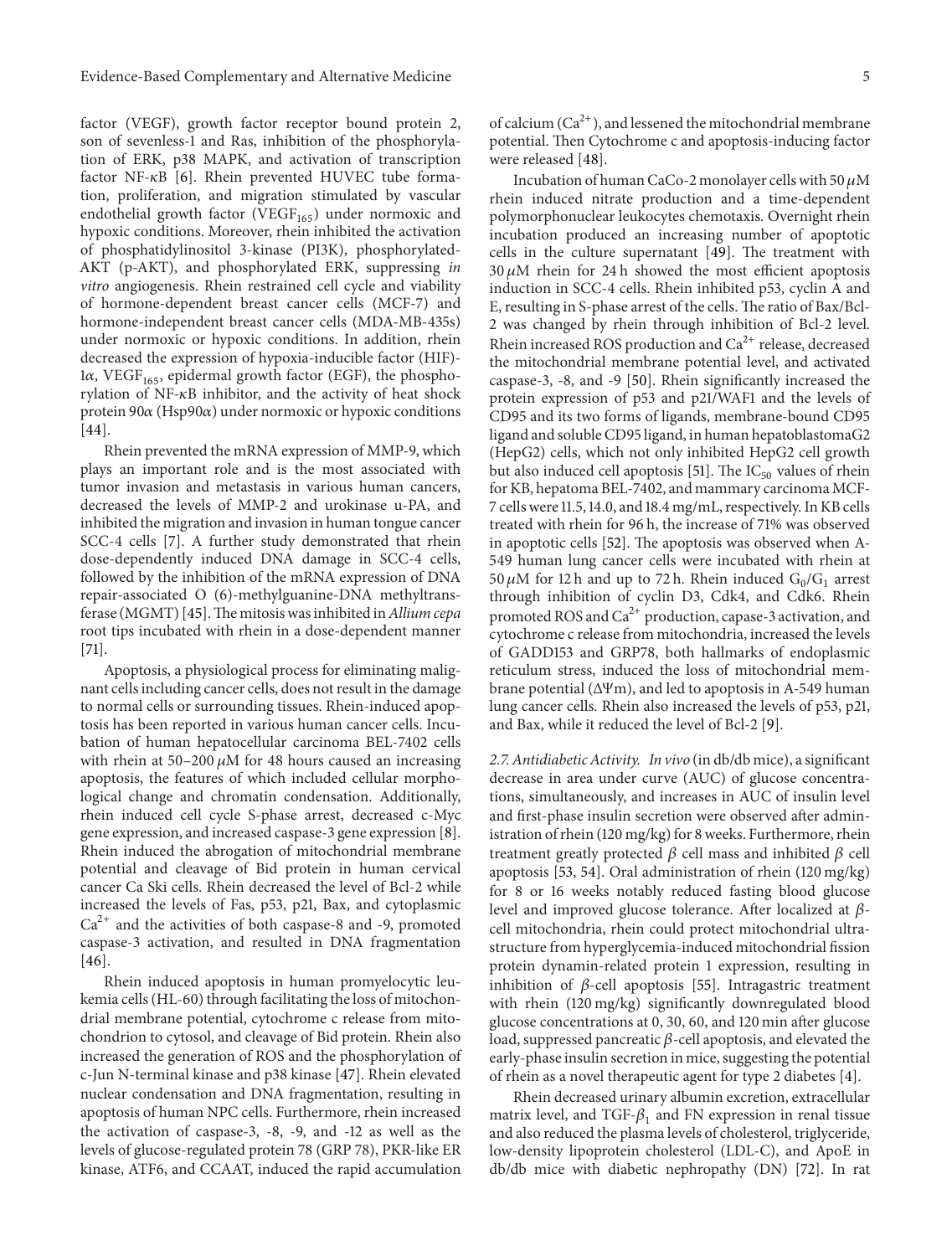mesangial cells transfected with human glucose transporter 1 (GLUT 1) gene, rhein dose-dependently decreased 2 deoxyglucose uptake, reversed cell hypertrophy, and lowered the enhanced glutamine: fructose-6-phosphate aminotransferase activity of the human GLUT 1 gene, suggesting an inhibitory effect on the GLUT 1 overexpression in diabetic nephropathy [56].

It was observed that rhein significantly lowered the secretion of FN and inhibited the proliferation of human mesangial cells in mimic hyperglycemic environment of diabetic nephropathy, the possible mechanism of which might be related to suppression of the bioactivities of TGF- $\beta$ 1 and p38MAPK [57]. TGF- $\beta_1$  stimulates the glucose uptake by enhancing the GLUT 1 mRNA expression in both human and rat glomerular mesangial cells, which could be antagonized by rhein [58, 59].

Rhein strongly inhibited the uptake of both 2-deoxyglucose and 3-O-methylglucose in Ehrlich ascites tumor cells by alteration of membrane-associated functions [60]. In addition, rhein greatly decreased the induction of ROS in both the NIT-1 cells and isolated islets. Rhein enhanced insulin-stimulated glucose uptake in 3T3-L1 adipocytes, while it decreased triglyceride accumulation in streptozotocin-induced diabetic mice [61]. Rhein markedly attenuated the increased glucose uptake and GLUT1 mRNA expression stimulated by TGF- $\beta_1$  in a dose-dependent manner in human glomerular mesangial cells [62]. Rhein reversed the abnormal changes of MMP-9/TIMP-1 ratio and impeded overexpression of integrin-linked kinase in high glucose-induced epithelial-mesenchymal transition of HK-2 cells [73].

*2.8. Antimicrobial Activity.* Like many herbal monomer, rhein has a potential antibacterial property. For example, rhein inhibited Arylamine N-acetyltransferase activity and growth in the bacterium Helicobacter pylori from peptic ulcer patients [63]. In the other *in vitro* study, rhein showed a good antibacterial activity against all 21 tested *staphylococcus aureus* (S. aureus) strains. 28 transporter genes of *S. aureus* ATCC25923 were differentially regulated by rhein. In particular, rhein increased the transcription of genes (srtB and isdABCDEFGI) encoding iron-regulated surface determinants system and genes (nrdIEF and nrdDG) involved in ribonucleotide reductase systems, while it prevented the transcription of genes (pflAB, nirBDR, narGH, Idh1, COL-SA0660, COL-SA2363, and COL-SA2386) responsible for anaerobic respiration and fermentation [64].

Bacterial DNA/CpG DNA is recognized as a key molecule during the pathogenesis of sepsis. Therefore, preventing CpG DNA from binding to its receptor is considered as the most promising strategy. Rhein was demonstrated to have high affinity for CpG DNA. It could significantly reduce CpG DNA- and LPS-induced TNF- $\alpha$  release in RAW264.7 cells [74].

2.9. Purgative Activity. Rhein  $(4 \times 10^{-3} \text{ M})$  reduced net H<sub>2</sub>O and Na<sup>+</sup> absorption in rat colon *in-situ*. However, its secretory effect was associated with neither inhibition of Na<sup>+</sup> and K<sup>+</sup>-ATPase nor damage of the colon epithelium [65]. Mucosal or serosal application of rhein (10 nM–0.5 mM) activated chloride secretion by excitation of submucosal neurons and release of acetylcholine and endogenous prostaglandins [66]. In addition, rhein induced ion secretion in human CaCo-2 monolayer cells [49].

*2.10. Lipid-Lowering Activity.* LXRs play important roles in regulating cholesterol homeostasis and lipid and energy metabolism. After bounding directly to LXRs in C57BL/6J mice fed a HF diet, rhein suppressed the expression levels of LXR target genes in both 3T3-L1 and HepG2 cells *in vitro*. In white adipose tissue, muscle, and liver, rhein reprogrammed the expression of LXR target genes related to adipogenesis and cholesterol metabolism. Rhein activated uncoupling protein 1 (UCP1) expression in brown adipose tissue (BAT) in wild-type mice, suggesting that rhein may protect against obesity and related metabolic disorders through LXR antagonism and regulation of UCP1 expression in BAT [67]. Rhein downregulated the mRNA levels of adipogenesis-specific transcription factors  $PPAR\gamma$ and  $C/EBP\alpha$  and their downstream target genes involved in adipocyte differentiation, such as CD36, AP-2, and acyl CoA oxidase in both 3T3-L1 preadipocytes and C57BL/6 mice. Furthermore, the expression of  $C/EBP\beta$  was reduced by rhein in 3T3-L1 preadipocytes. HF diet-induced weight gain and adiposity were reversed by rhein in C57BL/6 mice [68].

*2.11. Other Activities.* Rhein was found to have estrogenic activity and the  $EC_{50}$  value was 18.96  $\mu$ g/mL in the yeastbased estrogenicity assay system [75]. LIGHT is known to act as a novel mediator for atherogenesis. Rhein inhibited LIGHT-induced human monocyte migration, ROS generation, the expression of chemokine receptor (CCR)1, CCR2, and ICAM-1, the production of IL-8, MCP-1, TNF- $\alpha$ , and IL-6, and the activation of the p38 MAPK and NF- $\kappa$ B [76]. Vascular smooth-muscle cell proliferation plays an important role in atherosclerosis and restenosis. Treatment with rhein resulted in the induction of apoptosis, release of cytochrome c into the cytosol, loss of mitochondrial membrane potential, decrease in Bcl-2 and Bcl-xL, and the increase in Bax and Bak expression in TNF- $\alpha$ -induced human aortic smooth-muscle cells (HASMCs), thus inhibiting the proliferation of these cells [5].

Rhein had a potent (>76%) inhibitory effect on mastcell degranulation in rats at a 5 mg/kg dose and suppressed lipoxygenase (LOX) enzyme activity with the  $IC_{50}$  value of 3.9  $\mu$ g/mL, proposing that rhein has antiallergic activity [77]. Rhein dose-dependently blocked the increase of PAI-1 mRNA expression and protein production and inhibited the activity of phosphor-p44/p42 MAP kinase induced by TGF-  $\beta_1$  in human endothelial cells, suggesting the protective effect on the endothelial dysfunction. Rhein might be a potential agent for the treatment of vascular diseases [78]. Furthermore, rhein inhibited IL-1-induced secretion of MMPs and aggrecanases and apoptosis in intervertebral disc cells, which prevented the progression of intervertebral disc degeneration [79].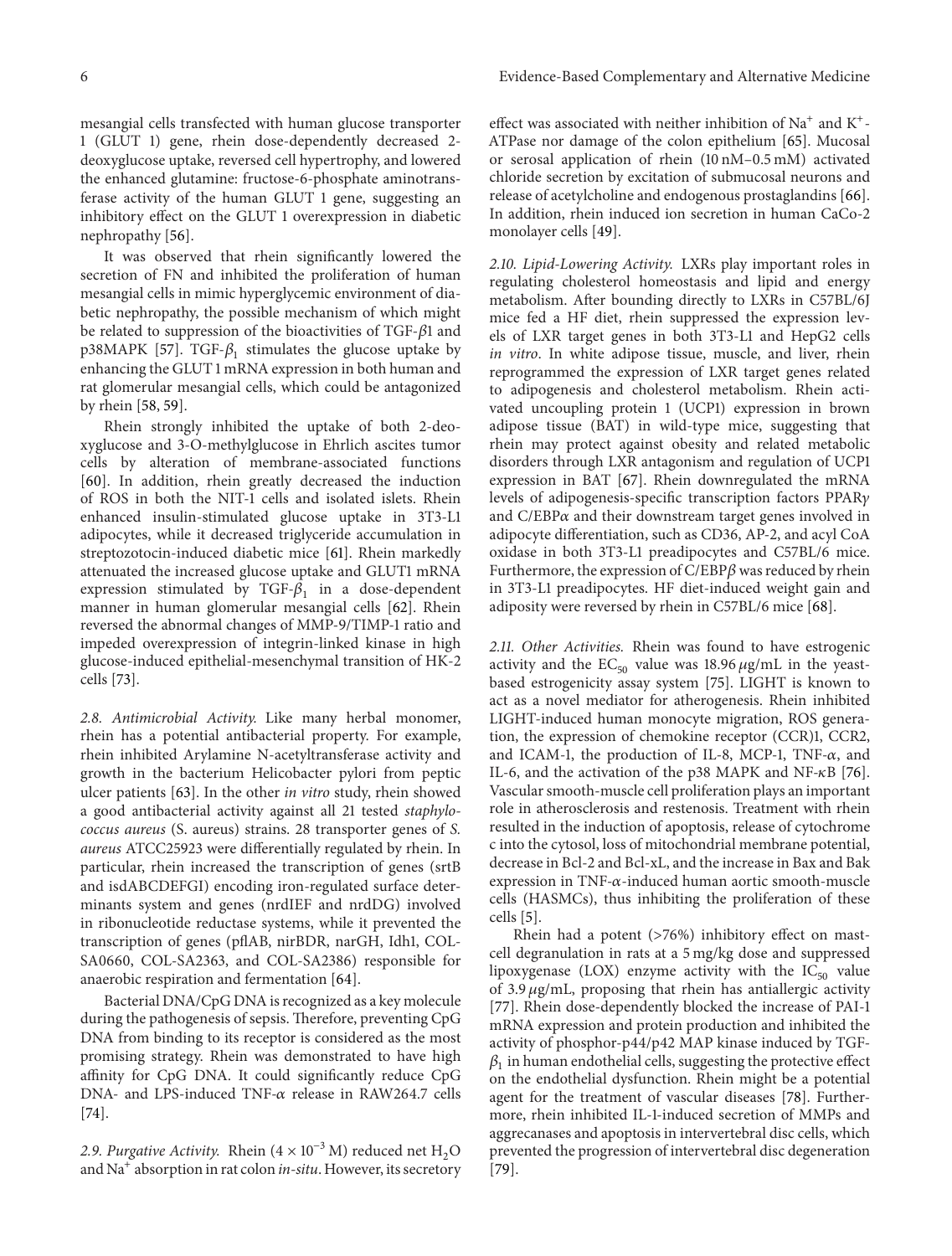Evidence-Based Complementary and Alternative Medicine 7

## **3. Conclusion**

As reviewed here, different pharmacological experiments in a number of *in vitro* and *in vivo* models have convincingly demonstrated the abilities of rhein to exhibit hepatoprotective, nephroprotective, anti-inflammatory, antioxidant, anticancer, and antimicrobial activities, lending support to the rationale behind several of its potential medicinal uses.

However, further studies need to be carried out in order to explore the concealed areas. Although various bioactivities of rhein are substantiated by using laboratory animal or cell models, the molecular mechanisms and targets involved are still unknown, which will count against further clinical applications of this agent.

### **Conflict of Interests**

The authors have declared that there is no conflict of interests.

## **Authors' Contribution**

Yan-Xi Zhou and Wei Xia contributed equally to this work.

#### **Acknowledgments**

This work was supported by funds from Shanghai Municipal Health and Family Planning Commission (ZY3-JSFC-2-2010, 20134090, and ZYXK2012010), Pudong New Area Science and Technology Commission (PKJ2013-Y22), Pudong New Area Health and Family Planning Commission (PWZz2013- 02 and PWRd2013-03), and the State Key Laboratory Breeding Base of Systematic Research, Development and Utilization of Chinese Medicine Resources.

#### **References**

- [1] B. Layek, T. S. Kumar, R. K. Trivedi, R. Mullangi, and N. R. Srinivas, "Development and validation of a sensitive LC-MS/MS method with electrospray ionization for quantitation of rhein in human plasma: application to a pharmacokinetic study," *Biomedical Chromatography*, vol. 22, no. 6, pp. 616–624, 2008.
- [2] M.-Z. Guo, X.-S. Li, D.-M. Shen, X.-Q. Guan, H.-R. Xu, and J. Gao, "Effect of Rhein on the development of hepatic fibrosis in rats," *Zhonghua Gan Zang Bing Za Zhi*, vol. 11, no. 1, pp. 26–29, 2003.
- [3] F. Moldovan, J. P. Pelletier, F.-C. Jolicoeur, J.-M. Cloutier, and J. Martel-Pelletier, "Diacerhein and rhein reduce the ICE-induced IL-1 $\beta$  and IL-18 activation in human osteoarthritic cartilage," *Osteoarthritis and Cartilage*, vol. 8, no. 3, pp. 186–196, 2000.
- [4] H. Du, J.-Q. Shao, P. Gu, J. Wang, and Z.-H. Liu, "Effect of early intervention with rhein on islet function in db/db mice," *Nan Fang Yi Ke Da Xue Xue Bao*, vol. 31, no. 9, pp. 1526–1529, 2011.
- [5] S.-K. Heo, H.-J. Yun, W.-H. Park, and S.-D. Park, "Rhein inhibits TNF- $\alpha$ -induced human aortic smooth muscle cell proliferation via mitochondrial-dependent apoptosis," *Journal of Vascular Research*, vol. 46, no. 4, pp. 375–386, 2009.
- [6] M. L. Lin, J. G. Chung, Y. C. Lu, C. Y. Yang, and S. S. Chen, "Rhein inhibits invasion and migration of human nasopharyngeal carcinoma cells in vitro by down-regulation of matrix metalloproteinases-9 and vascular endothelial growth factor," *Oral Oncology*, vol. 45, no. 6, pp. 531–537, 2009.
- [7] Y.-Y. Chen, S.-Y. Chiang, J.-G. Lin et al., "Emodin, aloe-emodin and rhein inhibit migration and invasion in human tongue cancer SCC-4 cells through the inhibition of gene expression of matrix metalloproteinase-9," *International Journal of Oncology*, vol. 36, no. 5, pp. 1113–1120, 2010.
- [8] P. Shi, Z. Huang, and G. Chen, "Rhein induces apoptosis and cell cycle arrest in human hepatocellular carcinoma BEL-7402 cells," *The American Journal of Chinese Medicine*, vol. 36, no. 4, pp. 805–813, 2008.
- [9] T. C. Hsia, J. S. Yang, G.W. Chen et al., "The roles of endoplasmic reticulum stress and  $Ca^{2+}$  on rhein-induced apoptosis in A-549 human lung cancer cells," *Anticancer Research*, vol. 29, no. 1, pp. 309–318, 2009.
- [10] J.-C. Tang, H. Yang, X.-Y. Song et al., "Inhibition of cytochrome P450 enzymes by rhein in rat liver microsomes," *Phytotherapy Research*, vol. 23, no. 2, pp. 159–164, 2009.
- [11] D.-X. Bian, J. Liu, L. Lu et al., "Protective effects of rhein on hepatic progression in HBV-transgenic mice with nonalcoholic steatohepatitis induced by a high-fat diet," *Zhonghua Shi Yan He Lin Chuang Bing Du Xue Za Zhi*, vol. 27, no. 5, pp. 328–331, 2013.
- [12] X. Sheng, M. Wang, M. Lu, B. Xi, H. Sheng, and Y. Q. Zang, "Rhein ameliorates fatty liver disease through negative energy balance, hepatic lipogenic regulation, and immunomodulation in diet-induced obese mice," *The American Journal of Physiology—Endocrinology and Metabolism*, vol. 300, no. 5, pp. E886–E893, 2011.
- [13] T. A. Wynn, "Common and unique mechanisms regulate fibrosis in various fibroproliferative diseases," *The Journal of Clinical Investigation*, vol. 117, no. 3, pp. 524–529, 2007.
- [14] M.-Z. Guo, X.-S. Li, H.-R. Xu, Z.-C. Mei, W. Shen, and X.-F. Ye, "Rhein inhibits liver fibrosis induced by carbon tetrachloride in rats," *Acta Pharmacologica Sinica*, vol. 23, no. 8, pp. 739–744, 2002.
- [15] D. He, L. Lee, J. Yang, and X. Wang, "Preventive effects and mechanisms of rhein on renal interstitial fibrosis in obstructive nephropathy," *Biological and Pharmaceutical Bulletin*, vol. 34, no. 8, pp. 1219–1226, 2011.
- [16] S.-N. Peng, H.-H. Zeng, A.-X. Fu, X.-W. Chen, and Q.-X. Zhu, "Effects of rhein on intestinal epithelial tight junction in IgA nephropathy," *World Journal of Gastroenterology*, vol. 19, no. 26, pp. 4137–4145, 2013.
- [17] S.-N. Peng, H.-H. Zeng, A.-X. Fu, X.-W. Chen, and Q.-X. Zhu, "Protection of rhein on IgA nephropathy mediated by inhibition of fibronectin expression in rats," *Indian Journal of Pharmacology*, vol. 45, no. 2, pp. 174–179, 2013.
- [18] J. Su, L. P. Yin, X. Zhang, B. B. Li, L. Liu, and H. Li, "Chronic allograft nephropathy in rats is improved by the intervention of rhein," *Transplantation Proceedings*, vol. 45, no. 6, pp. 2546– 2552, 2013.
- [19] Z. Q. Ji, C. W. Huang, C. J. Liang, W. W. Sun, B. Chen, and P. R. Tang, "Effects of rhein on activity of caspase-3 in kidney and cell apoptosis on the progression of renal injury in glomerulosclerosis," *Zhonghua Yi Xue Za Zhi*, vol. 85, no. 26, pp. 1836–1841, 2005.
- [20] D.-Q. Yu, Y. Gao, and X.-H. Liu, "Effects of Rhein on the hypertrophy of renal proximal tubular epithelial cells induced by high glucose and angiotensin II in rats," *Zhong Yao Cai*, vol. 33, no. 4, pp. 570–574, 2010.
- [21] C. Sanchez, M. Mathy-Hartert, M. A. Deberg, H. Ficheux, J.-Y. L. Reginster, and Y. E. Henrotin, "Effects of rhein on human articular chondrocytes in alginate beads," *Biochemical Pharmacology*, vol. 65, no. 3, pp. 377–388, 2003.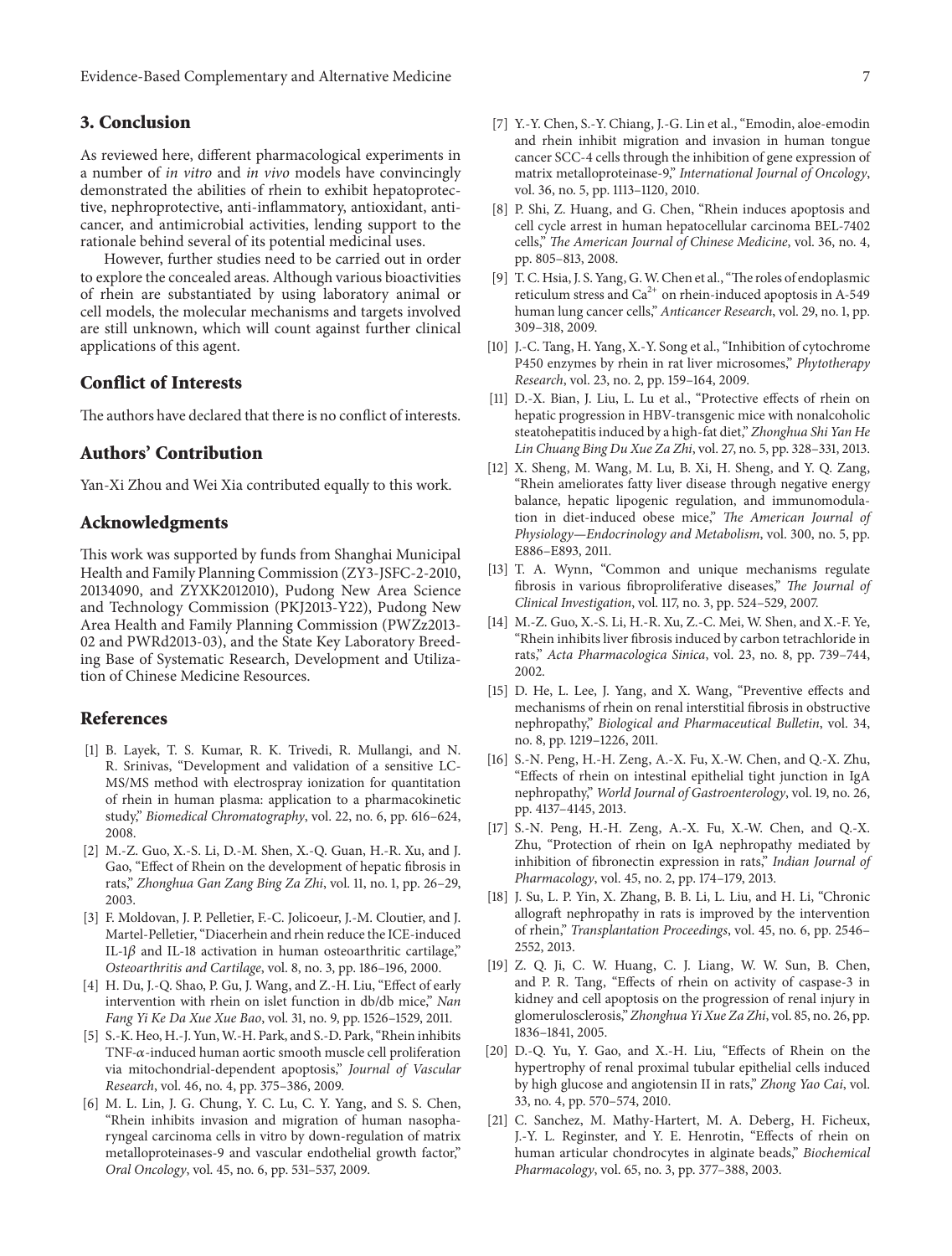- [22] D. Borderie, A. Hernvann, H. Lemarechal, C.-J. Menkes, and O. Ekindjian, "Inhibition of the nitrosothiol production of cultured osteoarthritic chondrocytes by rhein, cortisol and diclofenac," *Osteoarthritis and Cartilage*, vol. 9, no. 1, pp. 1–6, 2001.
- [23] J.-P. Pelletier, F. Mineau, J. C. Fernandes, N. Duval, and J. Martel-Pelletier, "Diacerhein and rhein reduce the interleukin 1beta stimulated inducible nitric oxide synthesis level and activity while stimulating cyclooxygenase-2 synthesis in human osteoarthritic chondrocytes," *Journal of Rheumatology*, vol. 25, no. 12, pp. 2417–2424, 1998.
- [24] J. Deffaud, M. Kirchmeyer, F. Domagala et al., "Modulatory effect of rhein on IL-1 $\alpha$ -induced responses in human chondrocytes: a comparative study between antibody microarrays and specific ELISAs," *Biorheology*, vol. 45, no. 3-4, pp. 439–455, 2008.
- [25] J.-P. Pelletier, D. Lajeunesse, P. Reboul et al., "Diacerein reduces the excess synthesis of bone remodeling factors by human osteoblast cells from osteoarthritic subchondral bone," *Journal of Rheumatology*, vol. 28, no. 4, pp. 814–824, 2001.
- [26] M. Yaron, I. Shirazi, and I. Yaron, "Anti-interleukin-1 effects of diacerein and rhein in human osteoarthritic synovial tissue and cartilage cultures," *Osteoarthritis and Cartilage*, vol. 7, no. 3, pp. 272–280, 1999.
- [27] J. Martel-Pelletier, F. Mineau, F.-C. Jolicoeur, J.-M. Cloutier, and J.-P. Pelletier, "In vitro effects of diacerhein and rhein on interleukin 1 and tumor necrosis factor- $\alpha$  systems in human osteoarthritic synovium and chondrocytes," *The Journal of Rheumatology*, vol. 25, no. 4, pp. 753–762, 1998.
- [28] C. Gigant-Huselstein, D. Dumas, E. Payan et al., "In vitro study of intracellular IL-1 $\beta$  production and  $\beta$ 1 integrins expression in stimulated chondrocytes—effect of rhein," *Biorheology*, vol. 39, no. 1-2, pp. 277–285, 2002.
- [29] F. Legendre, A. Heuze, K. Boukerrouche et al., "Rhein, the metabolite of diacerhein, reduces the proliferation of osteoarthritic chondrocytes and synoviocytes without inducing apoptosis," *Scandinavian Journal of Rheumatology*, vol. 38, no. 2, pp. 104–111, 2009.
- [30] G. Martin, P. Bogdanowicz, F. Domagala, H. Ficheux, and J.- P. Pujol, "Rhein inhibits interleukin-1 $\beta$ -induced activation of MEK/ERK pathway and DNA binding of  $NF-\kappa B$  and AP-1 in chondrocytes cultured in hypoxia: a potential mechanism for its disease-modifying effect in osteoarthritis," *Inflammation*, vol. 27, no. 4, pp. 233–246, 2003.
- [31] F. Legendre, P. Bogdanowicz, G. Martin et al., "Rhein, a diacerhein-derived metabolite, modulates the expression of matrix degrading enzymes and the cell proliferation of articular chondrocytes by inhibiting ERK and JNK-AP-1 dependent pathways," *Clinical and Experimental Rheumatology*, vol. 25, no. 4, pp. 546–555, 2007.
- [32] A. F. Mendes, M. M. Caramona, A. P. de Carvalho, and M. C. Lopes, "Diacerhein and rhein prevent interleukin-1betainduced nuclear factor-kappaB activation by inhibiting the degradation of inhibitor kappaB-alpha," *Pharmacology and Toxicology*, vol. 91, no. 1, pp. 22–28, 2002.
- [33] T. Tamura, N. Kosaka, J. Ishiwa, T. Sato, H. Nagase, and A. Ito, "Rhein, an active metabolite of diacerein, down-regulates the production of pro-matrix metalloproteinases-1, -3, -9 and -13 and up-regulates the production of tissue inhibitor of metalloproteinase-1 in cultured rabbit articular chondrocytes," *Osteoarthritis and Cartilage*, vol. 9, no. 3, pp. 257–263, 2001.
- [34] T. Tamura and K. Ohmori, "Rhein, an active metabolite of diacerein, suppresses the interleukin- $1\alpha$ -induced proteoglycan degradation in cultured rabbit articular chondrocytes," *Japanese Journal of Pharmacology*, vol. 85, no. 1, pp. 101–104, 2001.
- [35] L. Savarino, A. Fioravanti, G. Leo, R. Aloisi, and M. Mian, "Anthraquinone-2,6-disulfonic acid as a disease-modifying osteoarthritis drug: an *in vitro* and in vivo study," *Clinical Orthopaedics and Related Research*, no. 461, pp. 231–237, 2007.
- [36] G. Hu, J. Liu, Y.-Z. Zhen et al., "Rhein inhibits the expression of vascular cell adhesion molecule 1 in human umbilical vein endothelial cells with or without lipopolysaccharide stimulation," *The American Journal of Chinese Medicine*, vol. 41, no. 3, pp. 473–485, 2013.
- [37] X.-D. Cong, M.-J. Ding, D.-Z. Dai, Y. Wu, Y. Zhang, and Y. Dai, "ER stress, P66shc, and P-Akt/Akt mediate adjuvant-induced inflammation, which is blunted by argirein, a supermolecule and rhein in rats," *Inflammation*, vol. 35, no. 3, pp. 1031–1040, 2012.
- [38] T. Tamura, T. Yokoyama, and K. Ohmori, "Effects of diacerein on indomethacin-induced gastric ulceration," *Pharmacology*, vol. 63, no. 4, pp. 228–233, 2001.
- [39] X.-F. Zhong, G.-D. Huang, T. Luo, Z.-Y. Deng, and J.-N. Hu, "Protective effect of rhein against oxidative stress-related endothelial cell injury," *Molecular Medicine Reports*, vol. 5, no. 5, pp. 1261–1266, 2012.
- [40] Y.-L. Zhao, G.-D. Zhou, H.-B. Yang et al., "Rhein protects against acetaminophen-induced hepatic and renal toxicity," *Food and Chemical Toxicology*, vol. 49, no. 8, pp. 1705–1710, 2011.
- [41] M. A. Glinn, C. P. Lee, and L. Ernster, "Pro- and antioxidant activities of the mitochondrial respiratory chain: factors influencing NAD(P)H-induced lipid peroxidation," *Biochimica et Biophysica Acta—Bioenergetics*, vol. 1318, no. 1-2, pp. 246–254, 1997.
- [42] S. Lin, J.-J. Li, M. Fujii, and D.-X. Hou, "Rhein inhibits TPAinduced activator protein-1 activation and cell transformation by blocking the JNK-dependent pathway," *International Journal of Oncology*, vol. 22, no. 4, pp. 829–833, 2003.
- [43] G. Aviello, I. Rowland, C. I. Gill et al., "Anti-proliferative effect of rhein, an anthraquinone isolated from *Cassia* species, on Caco-2 human adenocarcinoma cells," *Journal of Cellular and Molecular Medicine*, vol. 14, no. 7, pp. 2006–2014, 2010.
- [44] V. E. Fernand, J. N. Losso, R. E. Truax et al., "Rhein inhibits angiogenesis and the viability of hormone-dependent and independent cancer cells under normoxic or hypoxic conditions in vitro,"*Chemico-Biological Interactions*, vol. 192, no. 3, pp. 220– 232, 2011.
- [45] Y. Y. Chen, S. Y. Chiang, J. G. Lin et al., "Emodin, aloe-emodin and rhein induced DNA damage and inhibited DNA repair gene expression in SCC-4 human tongue cancer cells," *Anticancer Research*, vol. 30, no. 3, pp. 945–952, 2010.
- [46] S.-W. Ip, Y.-S. Weng, S.-Y. Lin, N.-Y. Tang, C.-C. Su, and J.-G. Chung, "The role of  $Ca^{+2}$  on rhein-induced apoptosis in human cervical cancer Ca Ski cells," *Anticancer Research*, vol. 27, no. 1A, pp. 379–390, 2007.
- [47] S. Lin, M. Fujii, and D.-X. Hou, "Rhein induces apoptosis in HL-60 cells via reactive oxygen species-independent mitochondrial death pathway,"*Archives of Biochemistry and Biophysics*, vol. 418, no. 2, pp. 99–107, 2003.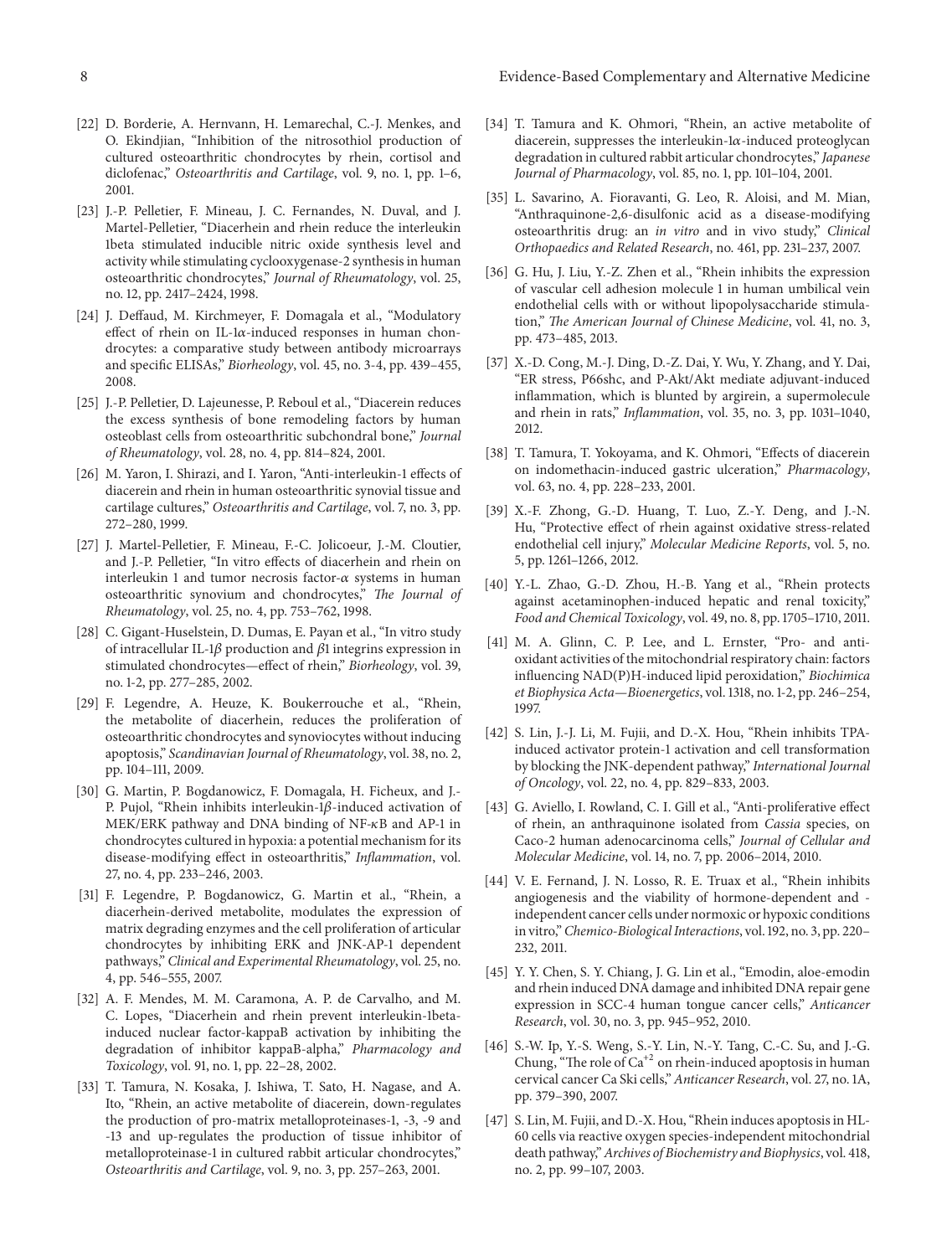- [48] M.-L. Lin, S.-S. Chen, Y.-C. Lu et al., "Rhein induces apoptosis through induction of endoplasmic reticulum stress and Ca2+ dependent mitochondrial death pathway in human nasopharyngeal carcinoma cells," *Anticancer Research*, vol. 27, no. 5, pp. 3313–3322, 2007.
- [49] F. Raimondi, P. Santoro, L. Maiuri et al., "Reactive nitrogen species modulate the effects of rhein, an active component of senna laxatives, on human epithelium in vitro," *Journal of Pediatric Gastroenterology and Nutrition*, vol. 34, no. 5, pp. 529– 534, 2002.
- [50] W. W. Lai, J. S. Yang, K. C. Lai et al., "Rhein induced apoptosis through the endoplasmic reticulum stress, caspase- and mitochondria-dependent pathways in SCC-4 human tongue squamous cancer cells," *In Vivo*, vol. 23, no. 2, pp. 309–316, 2009.
- [51] P. L. Kuo, Y. L. Hsu, L. T. Ng, and C. C. Lin, "Rhein inhibits the growth and induces the apoptosis of Hep G2," *Planta Medica*, vol. 70, no. 1, pp. 12–16, 2004.
- [52] Y.-H. Huang and Y.-S. Zhen, "Rhein induces apoptosis in cancer cells and shows synergy with mitomycin," *Yao Xue Xue Bao*, vol. 36, no. 5, pp. 334–338, 2001.
- [53] H. Du, J. Shao, P. Gu, B. Lu, X. Ye, and Z. Liu, "Improvement of glucose tolerance by rhein with restored early-phase insulin secretion in db/db mice," *Journal of Endocrinological Investigation*, vol. 35, no. 6, pp. 607–612, 2012.
- [54] H. Du, J. Shao, P. Gu, B. Lu, J. Wang, and Z. Liu, "Effect of rhein treatment on first-phase insulin secretory function in db/db mice," *Zhongguo Zhongyao Zazhi*, vol. 35, no. 20, pp. 2764–2767, 2010.
- [55] J. Liu, Z. Chen, Y. Zhang et al., "Rhein protects pancreatic  $\beta$ cells from dynamin-related protein-1-mediated mitochondrial fission and cell apoptosis under hyperglycemia," *Diabetes*, vol. 62, no. 11, pp. 3927–3935, 2013.
- [56] J. Zhu, Z. Liu, and Y. Li, "Inhibition of glucose transporter 1 overexpression in mesangial cells by rhein," *Zhonghua Nei Ke Za Zhi*, vol. 40, no. 8, pp. 537–542, 2001.
- [57] Z. H. Tan, Y. J. Shen, J. N. Zhao, H. Y. Li, and J. Zhang, "Effects of rhein on the function of human mesangial cells in high glucose environment," *Yaoxue XueBao*, vol. 39, no. 11, Article ID 0513- 4870(2004)11-0881-06, pp. 881–886, 2004.
- [58] Z. Liu, Y. Li, and J. Zhang, "Modulatory effect of transforming growth factor-beta and Rhein on glucose transporter-1 in human glomerular mesangial cells," *Zhonghua Yi Xue Za Zhi*, vol. 79, no. 10, pp. 780–783, 1999.
- [59] J. Zhang, Z. Liu, Z. Chen, Y. Li, and L. Li, "Effect of rhein on glucose transporter-1 expression and its function in glomerular mesangial cells," *Chinese Medical Journal*, vol. 112, no. 12, pp. 1077–1079, 1999.
- [60] S. Castiglione, M. Fanciulli, T. Bruno et al., "Rhein inhibits glucose uptake in Ehrlich ascites tumor cells by alteration of membrane-associated functions," *Anti-Cancer Drugs*, vol. 4, no. 3, pp. 407–414, 1993.
- [61] S. B. Choi, B. S. Ko, S. K. Park, and J. S. Jang, "Insulin sensitizing and  $\alpha$ -glucoamylase inhibitory action of sennosides, rheins and rhaponticin in Rhei Rhizoma," *Life Sciences*, vol. 78, no. 9, pp. 934–942, 2006.
- [62] Z.-H. Liu, Y.-J. Li, Z.-H. Chen, D. Liu, and L.-S. Li, "Glucose transporter in human glomerular mesangial cells modulated by transforming growth factor-beta and rhein," *Acta Pharmacologica Sinica*, vol. 22, no. 2, pp. 169–175, 2001.
- [63] J. G. Chung, M. F. Tsou, H. H. Wang et al., "Rhein affects arylamine *N*-acetyltransferase activity in *Helicobacter pylori* from peptic ulcer patients," *Journal of Applied Toxicology*, vol. 18, no. 2, pp. 117–123, 1998.
- [64] L. Yu, H. Xiang, J. Fan et al., "Global transcriptional response of *Staphylococcus aureus* to Rhein, a Natural Plant Product," *Journal of Biotechnology*, vol. 135, no. 3, pp. 304–308, 2008.
- [65] E. Leng-Peschlow, "Sennoside-induced secretion is not caused by changes in mucosal permeability or  $Na<sup>+</sup>, K<sup>+</sup>$ -ATPase activity," *Journal of Pharmacy and Pharmacology*, vol. 45, no. 11, pp. 951–954, 1993.
- [66] T. Frieling, C. Rupprecht, and M. Schemann, "Rhein stimulates electrogenic chloride secretion by activation of submucosal neurons in guinea pig colon," *Pharmacology*, vol. 47, no. 1, pp. 70–76, 1993.
- [67] X. Sheng, X. Zhu, Y. Zhang et al., "Rhein protects against obesity and related metabolic disorders through liver X receptormediated uncoupling protein 1 upregulation in brown adipose tissue," *International Journal of Biological Sciences*, vol. 8, no. 10, pp. 1375–1384, 2012.
- [68] Q. Liu, X.-L. Zhang, R.-Y. Tao et al., "Rhein, an inhibitor of adipocyte differentiation and adipogenesis," *Journal of Asian Natural Products Research*, vol. 13, no. 8, pp. 714–723, 2011.
- [69] Z.-H. He, R. Zhou, M.-F. He et al., "Anti-angiogenic effect and mechanism of rhein from Rhizoma Rhei," *Phytomedicine*, vol. 18, no. 6, pp. 470–478, 2011.
- [70] Q. Wang, N.-N. Zhang, H.-Y. Li, M. Jiang, J. Gao, and G. Bai, "Active ingredients in rhubarb with anti-proliferative effects on scar fibroblasts," *Yaoxue Xuebao*, vol. 47, no. 12, pp. 1618–1622, 2012.
- [71] F. A. Badria and A. S. Ibrahim, "Evaluation of natural anthracene-derived compounds as antimitotic agents," *Drug Discoveries & Therapeutics*, vol. 7, no. 2, pp. 84–89, 2013.
- [72] Q. Gao, W.-S. Qin, Z.-H. Jia et al., "Rhein improves renal lesion and ameliorates dyslipidemia in db/db mice with diabetic nephropathy," *Planta Medica*, vol. 76, no. 1, pp. 27–33, 2010.
- [73] L. Peng, J. Yang, C. Ning et al., "Rhein inhibits integrin-linked kinase expression and regulates matrix metalloproteinase-9/tissue inhibitor of metalloproteinase-1 ratio in high glucoseinduced epithelial-mesenchymal transition of renal tubular cell," *Biological and Pharmaceutical Bulletin*, vol. 35, no. 10, pp. 1676–1685, 2012.
- [74] X. Liu, J. Cheng, X. Zheng et al., "Targeting CpG DNA to screen and isolate anti-sepsis fraction and monomers from traditional Chinese herbs using affinity biosensor technology," *International Immunopharmacology*, vol. 9, no. 9, pp. 1021–1031, 2009.
- [75] S. C. Kang, C. M. Lee, E. S. Choung et al., "Anti-proliferative effects of estrogen receptor-modulating compounds isolated from *Rheum palmatum*," *Archives of Pharmacal Research*, vol. 31, no. 6, pp. 722–726, 2008.
- [76] S.-K. Heo, H.-J. Yun, E.-K. Noh, and S.-D. Park, "Emodin and rhein inhibit LIGHT-induced monocytes migration by blocking of ROS production," *Vascular Pharmacology*, vol. 53, no. 1-2, pp. 28–37, 2010.
- [77] B. Singh, J. R. Nadkarni, R. A. Vishwakarma, S. B. Bharate, M. Nivsarkar, and S. Anandjiwala, "The hydroalcoholic extract of *Cassia alata* (Linn.) leaves and its major compound rhein exhibits antiallergic activity *via* mast cell stabilization and lipoxygenase inhibition," *Journal of Ethnopharmacology*, vol. 141, no. 1, pp. 469–473, 2012.